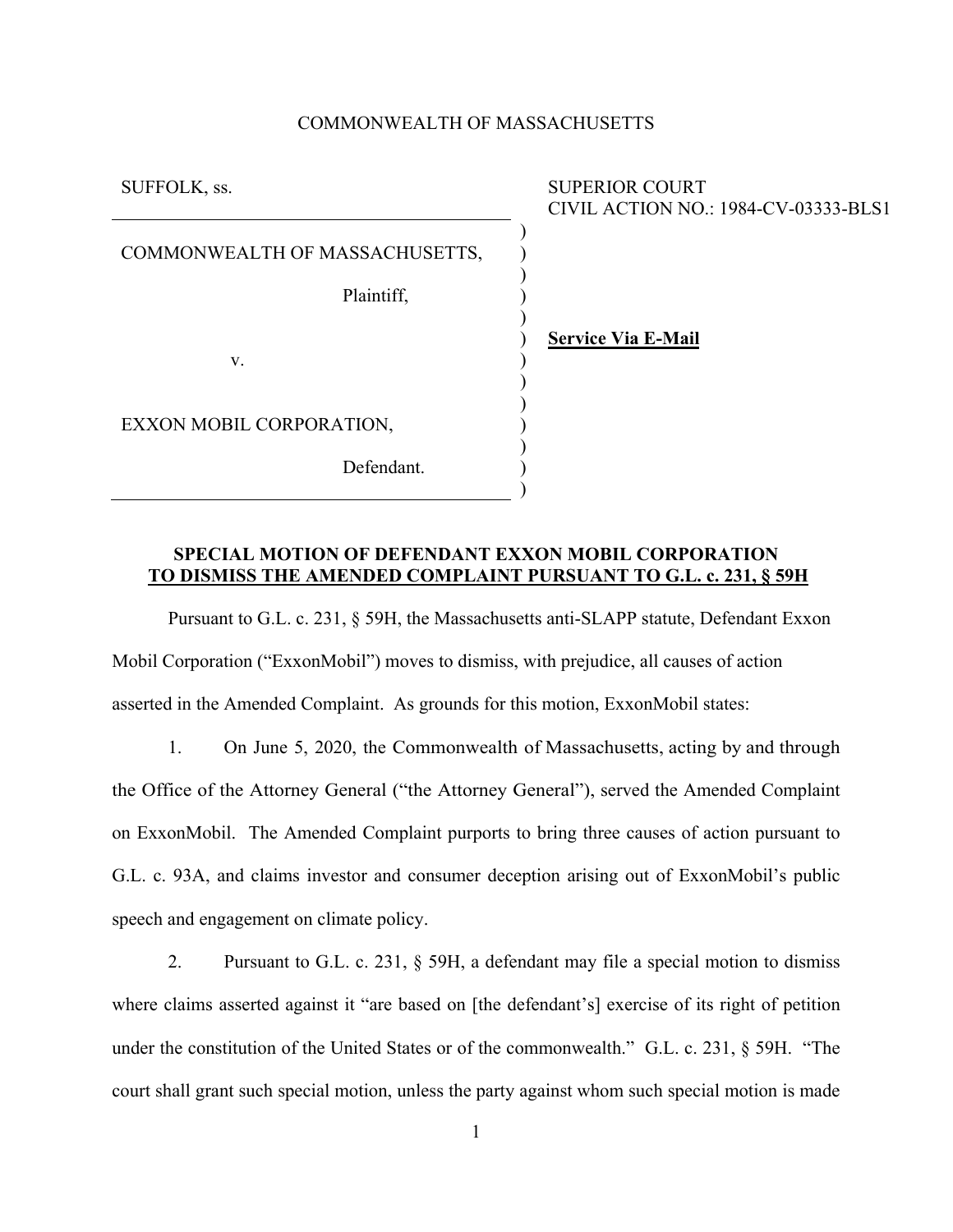shows that: (1) the moving party's exercise of its right to petition was devoid of any reasonable factual support or any arguable basis in law and (2) the moving party's acts caused actual injury to the responding party." *Id*.

3. The Amended Complaint should be dismissed pursuant to G.L. c. 231, § 59H because each of the three causes of action asserted are expressly premised on ExxonMobil's protected petitioning activity and lack any other substantial basis.

4. The Amended Complaint expressly targets quintessential petitioning activity by ExxonMobil including ExxonMobil's statements to regulators, policymakers, public officials, the press, and the public on climate policy. According to the Amended Complaint, the Attorney General objects to these activities precisely because they purportedly influenced climate policy in a manner that is contrary to the policy objectives of the Attorney General. The Commonwealth provides no basis for its claims—substantial or otherwise—apart from ExxonMobil's protected participation in public discourse on climate policy.

5. The Attorney General will not be able to satisfy its burden of demonstrating that (1) ExxonMobil's "petitioning activity was a 'sham' and that the [Attorney General] . . . has been injured as a result," or (2) that the Attorney General's "claims are not SLAPP suits at all, i.e., they are both colorable and nonretaliatory," and brought "'not to interfere with and burden [ExxonMobil's] petition rights, but to seek damages for the personal harm to [the nonmoving party] from [the] defendant's alleged" violations of Chapter 93A. *477 Harrison Ave., LLC* v. *JACE Boston, LLC*, 483 Mass. 514, 516 (2019) (alterations omitted) (quoting *Blanchard* v. *Steward Carney Hospital, Inc.*, 477 Mass. 141, 160 (2017)).

6. Given the significance of the issues, which implicate ExxonMobil's exercise of its right to petition as guaranteed by the First Amendment of the U.S. Constitution and Article XIX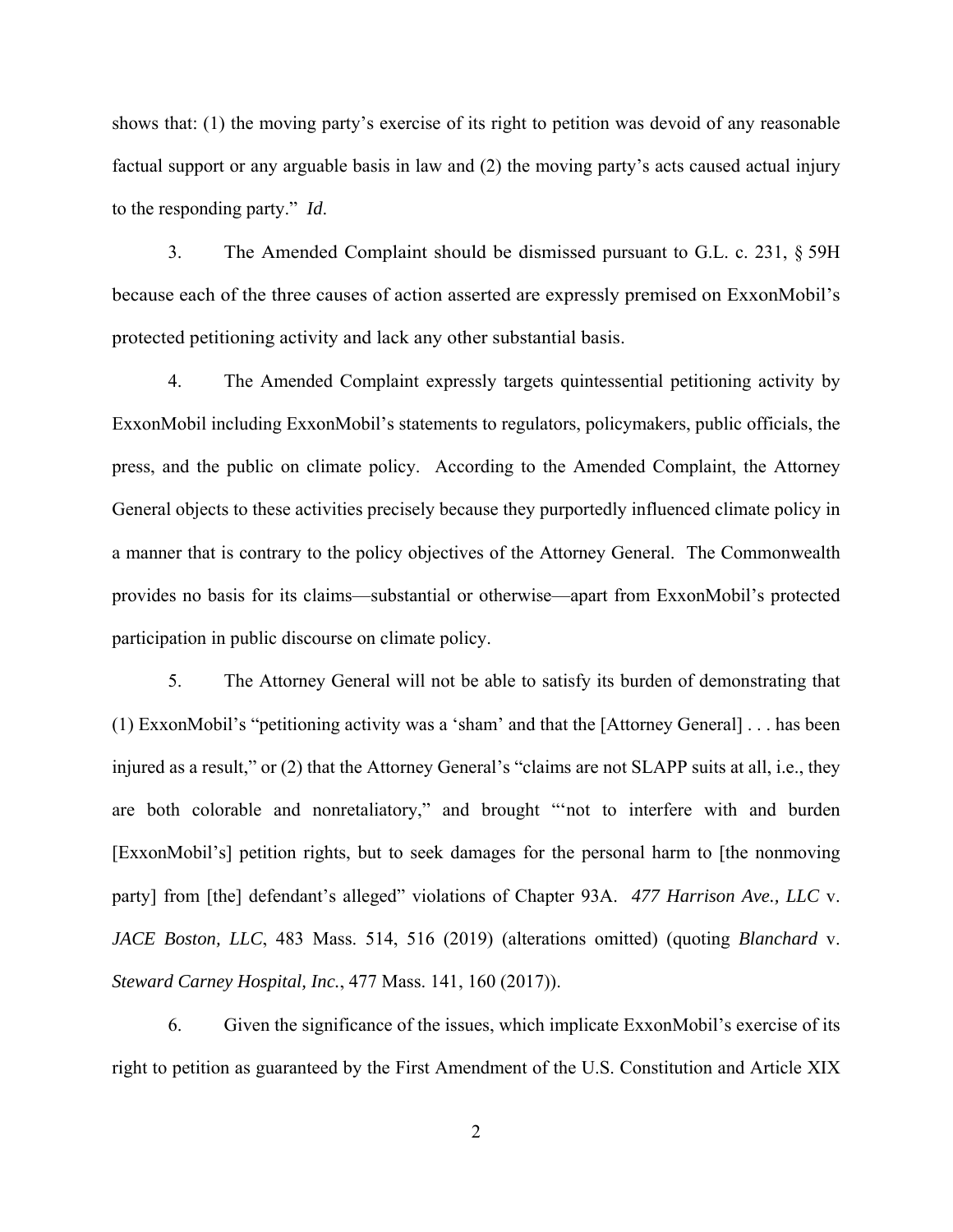of the Declaration of Rights of the Constitution of the Commonwealth of Massachusetts, ExxonMobil respectfully requests that the Court hold a hearing on the special motion to dismiss. A hearing would be appropriate because the issues raised are a matter of public concern. A hearing would also be conducive to consideration of the evidence submitted in support of the motion in accordance with the "burden-shifting framework" outlined by the Massachusetts Supreme Judicial Court. *See 477 Harrison Ave., LLC* v. *JACE Boston, LLC*, 483 Mass. 514, 516 (2019).

7. In support of this Special Motion to Dismiss, ExxonMobil relies upon the accompanying (i) Memorandum of Exxon Mobil Corporation in Support of Its Special Motion to Dismiss the Amended Complaint pursuant to G.L. c. 231, § 59h, and (ii) Affidavit of Justin Anderson and accompanying exhibits.

WHEREFORE, ExxonMobil respectfully requests that the Court allow its special motion to dismiss pursuant to G.L. c. 231, § 59H, and enter an order dismissing all causes of action alleged in the Amended Complaint with prejudice.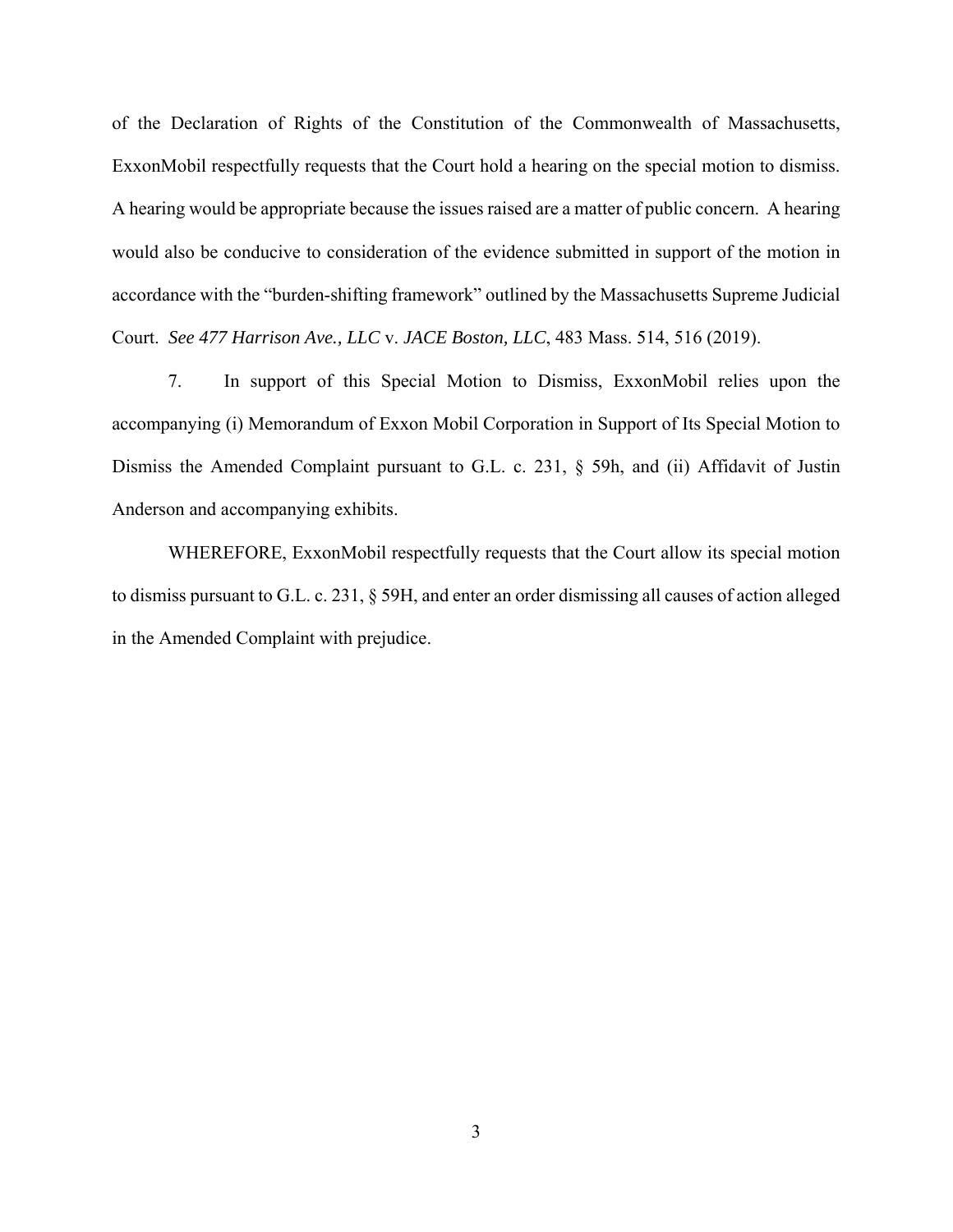Dated: July 30, 2020

Respectfully submitted,

### EXXON MOBIL CORPORATION

Patrick J. Conlon (pro hac vice) patrick.j.conlon@exxonmobil.com 22777 Springwoods Village Parkway Spring, TX 77389  $(832) 624 - 6336$ 

Chomas C Grongello

tom.frongillo@verizon.net 224 Hinckley Road Milton, MA 02186  $(617)$  459-1282

Counsel for Exxon Mobil Corporation

### PAUL, WEISS, RIFKIND, WHARTON & **GARRISON, LLP**

Theodore V. Wells, Jr. (pro hac vice) twells@paulweiss.com Daniel J. Toal (pro hac vice) dtoal@paulweiss.com Jamie Brooks (pro hac vice pending) jbrooks@paulweiss.com 1285 Avenue of the Americas New York, NY 10019-6064  $(212)$  373-3000 Fax: (212) 757-3990

Justin Anderson (pro hac vice) janderson@paulweiss.com 2001 K Street, NW Washington, D.C. 20006-1047  $(202)$  223-7300 Fax: (202) 223-7420